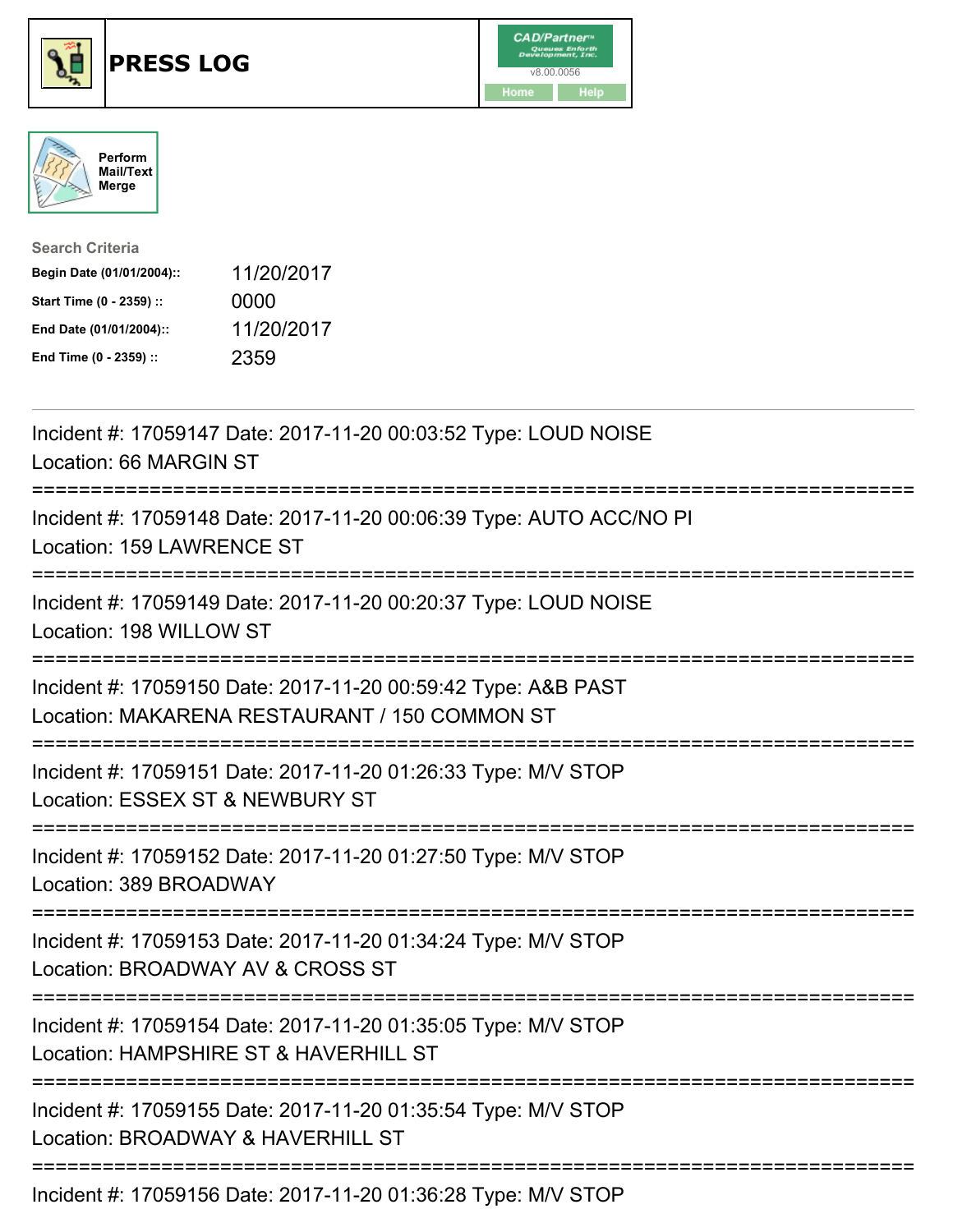Location: 203 HAVERHILL ST

=========================================================================== Incident #: 17059157 Date: 2017-11-20 01:38:44 Type: M/V STOP Location: BROADWAY & CROSS ST =========================================================================== Incident #: 17059160 Date: 2017-11-20 01:39:56 Type: M/V STOP Location: BROADWAY & FLORENCE ST =========================================================================== Incident #: 17059159 Date: 2017-11-20 01:40:02 Type: DOMESTIC/PROG Location: BENNINGTON ST & LAWRENCE ST =========================================================================== Incident #: 17059158 Date: 2017-11-20 01:40:59 Type: M/V STOP Location: LOWELL ST & WINTER ST =========================================================================== Incident #: 17059161 Date: 2017-11-20 01:44:07 Type: ALARM/BURG Location: EHINNEY RESIDENCE / 6 EMERALD AV =========================================================================== Incident #: 17059162 Date: 2017-11-20 01:45:46 Type: BUILDING CHK Location: EL PILON / 240 HAMPSHIRE ST =========================================================================== Incident #: 17059163 Date: 2017-11-20 01:49:19 Type: M/V STOP Location: BAY STATE RD & WATER ST =========================================================================== Incident #: 17059164 Date: 2017-11-20 01:50:11 Type: M/V STOP Location: 700 ESSEX ST =========================================================================== Incident #: 17059165 Date: 2017-11-20 01:52:01 Type: M/V STOP Location: AMESBURY ST & CANAL ST =========================================================================== Incident #: 17059166 Date: 2017-11-20 01:52:32 Type: M/V STOP Location: BROADWAY & MANCHESTER ST =========================================================================== Incident #: 17059168 Date: 2017-11-20 01:53:21 Type: M/V STOP Location: ESSEX ST & UNION ST =========================================================================== Incident #: 17059167 Date: 2017-11-20 01:56:10 Type: BUILDING CHK Location: CVS PHARMACY / 266 BROADWAY =========================================================================== Incident #: 17059169 Date: 2017-11-20 01:58:11 Type: HIT & RUN M/V Location: 77 BASSWOOD ST =========================================================================== Incident #: 17059170 Date: 2017-11-20 02:05:18 Type: M/V STOP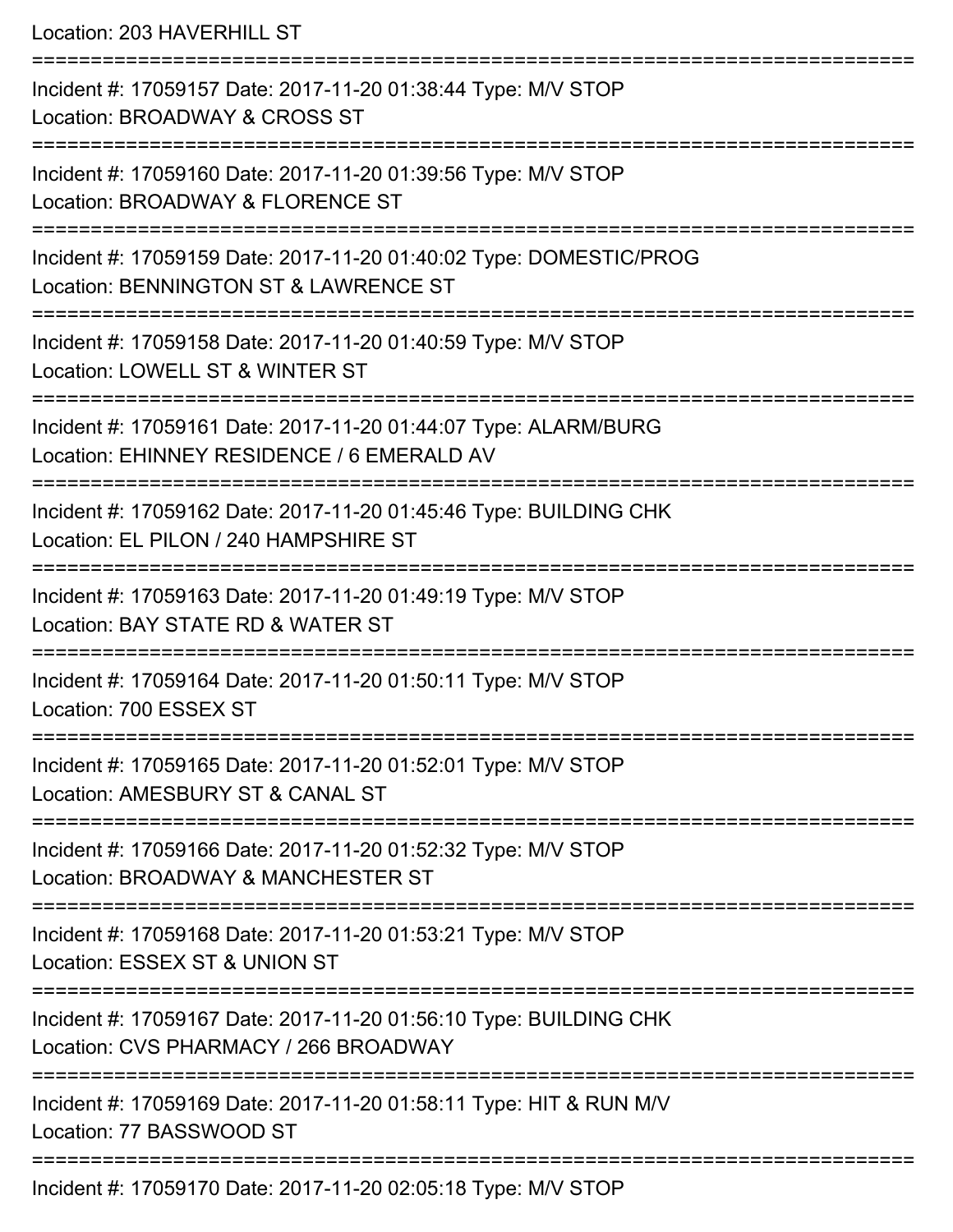| Incident #: 17059172 Date: 2017-11-20 02:10:37 Type: M/V STOP<br>Location: 200 BROADWAY                              |
|----------------------------------------------------------------------------------------------------------------------|
| Incident #: 17059171 Date: 2017-11-20 02:10:54 Type: BUILDING CHK<br>Location: 79 MANCHESTER ST                      |
| Incident #: 17059173 Date: 2017-11-20 02:15:02 Type: M/V STOP<br>Location: BROOKFIELD ST & EASTON ST                 |
| Incident #: 17059174 Date: 2017-11-20 02:17:33 Type: DISTURBANCE<br>Location: 205 BROADWAY                           |
| Incident #: 17059175 Date: 2017-11-20 02:21:46 Type: UNKNOWN PROB<br>Location: HOLIDAY INN EXPRESS / 224 WINTHROP AV |
| Incident #: 17059176 Date: 2017-11-20 02:34:40 Type: M/V STOP<br>Location: FITZ ST & LAWRENCE ST                     |
| Incident #: 17059177 Date: 2017-11-20 02:48:12 Type: TOW OF M/V<br>Location: 108 NEWBURY ST                          |
| Incident #: 17059178 Date: 2017-11-20 02:48:28 Type: M/V STOP<br>Location: LOWELL ST & MARGIN ST                     |
| Incident #: 17059179 Date: 2017-11-20 02:50:24 Type: DOMESTIC/PROG<br>Location: 151 BEACON AV #10                    |
| Incident #: 17059180 Date: 2017-11-20 02:56:02 Type: UNWANTEDGUEST<br>Location: 7-ELEVEN / 390 S UNION               |
| Incident #: 17059181 Date: 2017-11-20 03:11:00 Type: SUICIDE ATTEMPT<br>Location: 108 NEWBURY ST #102                |
| Incident #: 17059182 Date: 2017-11-20 03:20:54 Type: ALARM/BURG<br>Location: PHINNEY RESIDENCE / 6 EMERALD AV        |
| Incident #: 17059183 Date: 2017-11-20 03:23:51 Type: M/V STOP<br>Location: EXETER ST & PHILLIPS ST                   |
| Incident #: 17059184 Date: 2017-11-20 03:25:29 Type: M/V STOP                                                        |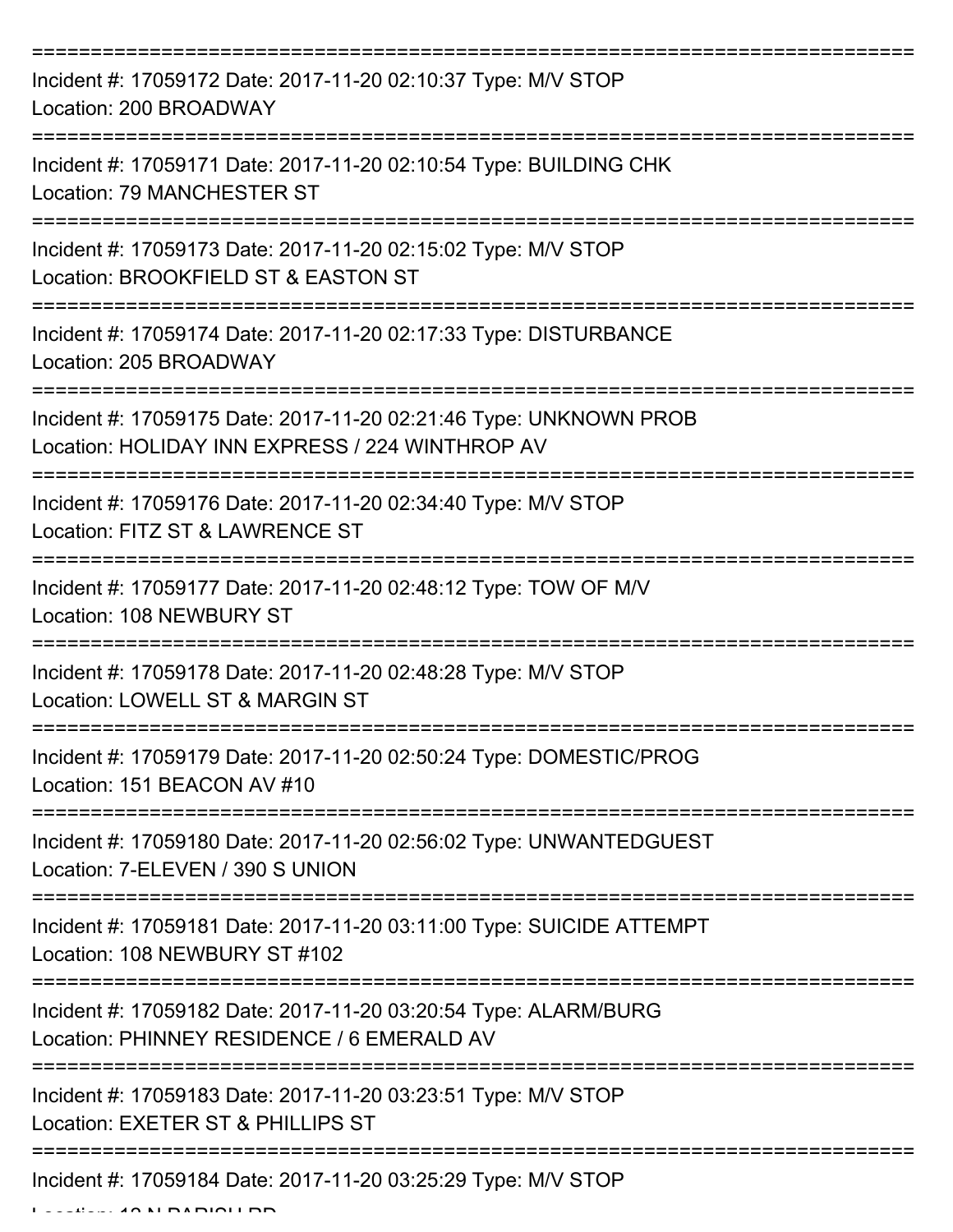| Incident #: 17059185 Date: 2017-11-20 03:29:10 Type: ALARM/BURG<br>Location: DISCOUNT LIQUOR MART / 103 BROADWAY    |
|---------------------------------------------------------------------------------------------------------------------|
| Incident #: 17059186 Date: 2017-11-20 03:48:03 Type: TOW/REPOSSED<br>Location: 12 DIAMOND ST                        |
| Incident #: 17059187 Date: 2017-11-20 03:51:46 Type: MV/BLOCKING<br>Location: 34 WASHINGTON ST                      |
| Incident #: 17059188 Date: 2017-11-20 04:03:53 Type: NOISE ORD<br>Location: 219 PROSPECT ST #1                      |
| Incident #: 17059189 Date: 2017-11-20 04:13:46 Type: LOUD NOISE<br>Location: 10 BOXFORD ST                          |
| Incident #: 17059190 Date: 2017-11-20 04:43:08 Type: M/V STOP<br>Location: ESSEX ST & FRANKLIN ST                   |
| Incident #: 17059191 Date: 2017-11-20 04:43:45 Type: M/V STOP<br>Location: FRIENDLYS RESTAURANT / 227 WINTHROP AV   |
| Incident #: 17059192 Date: 2017-11-20 04:51:24 Type: M/V STOP<br>Location: BERKELEY ST & KEIGHLEY CT                |
| Incident #: 17059193 Date: 2017-11-20 04:51:59 Type: LOST PROPERTY<br>Location: EVERETT MILLS / CANAL ST & UNION ST |
| Incident #: 17059194 Date: 2017-11-20 04:54:32 Type: M/V STOP<br>Location: COMMON ST & JACKSON ST                   |
| Incident #: 17059195 Date: 2017-11-20 04:56:02 Type: ALARM/BURG<br>Location: 280 MERRIMACK ST FL 2-3                |
| Incident #: 17059196 Date: 2017-11-20 05:43:26 Type: M/V STOP<br>Location: BROADWAY & MERRIMACK ST                  |
| Incident #: 17059197 Date: 2017-11-20 05:47:49 Type: MEDIC SUPPORT<br>Location: CUMBERLAND FARM / 320 S BROADWAY    |
| Incident #: 17059198 Date: 2017-11-20 05:56:16 Type: ALARM/BURG                                                     |

Location: 280 MEDDIMACK ST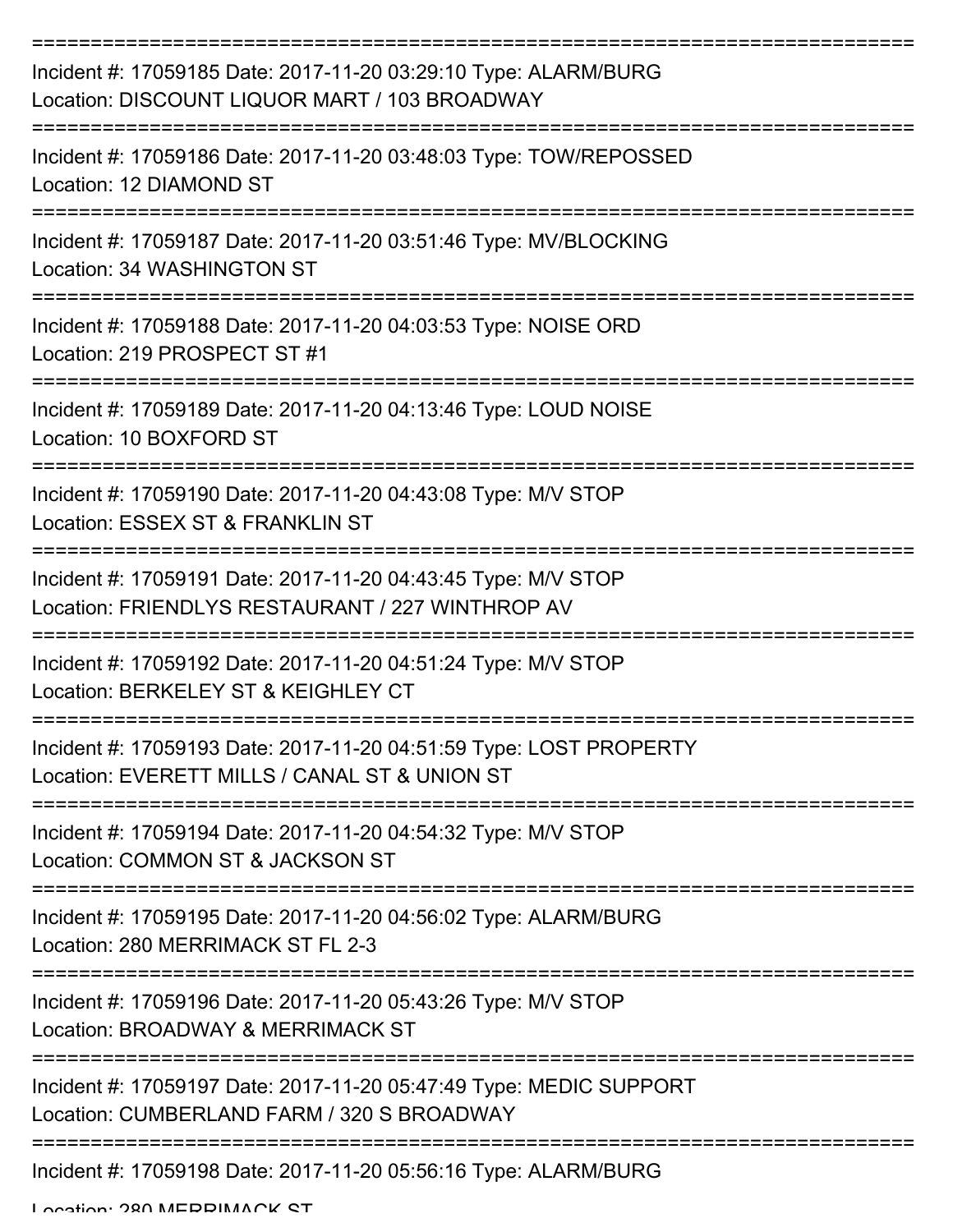| Incident #: 17059199 Date: 2017-11-20 05:59:14 Type: AMBULANCE ASSSI<br>Location: 28 SUMMER ST FL 3                   |
|-----------------------------------------------------------------------------------------------------------------------|
| Incident #: 17059200 Date: 2017-11-20 06:29:52 Type: ALARM/BURG<br>Location: GS DEVELOPMENT / 333-339 BROADWAY        |
| Incident #: 17059201 Date: 2017-11-20 06:37:45 Type: SUS PERS/MV<br>Location: CLIFTON ST & GROTON ST                  |
| Incident #: 17059202 Date: 2017-11-20 06:50:33 Type: FIGHT<br>Location: 231 JACKSON ST                                |
| Incident #: 17059203 Date: 2017-11-20 06:54:17 Type: VIO CITY ORD<br>Location: METHUEN ST & MILL ST                   |
| Incident #: 17059204 Date: 2017-11-20 07:05:41 Type: MAL DAMAGE<br>Location: SPECTOR TEXTILE PRODUCTS / 10 EMBANKMENT |
| Incident #: 17059205 Date: 2017-11-20 08:26:08 Type: LARCENY/PAST<br>Location: 152 OXFORD ST                          |
| Incident #: 17059206 Date: 2017-11-20 08:50:09 Type: MAL DAMAGE<br>Location: 27 FARLEY ST                             |
| Incident #: 17059207 Date: 2017-11-20 09:02:10 Type: THREATS<br>Location: 80 BODWELL ST                               |
| Incident #: 17059208 Date: 2017-11-20 09:14:27 Type: MAL DAMAGE<br>Location: 195 S UNION ST                           |
| Incident #: 17059209 Date: 2017-11-20 09:17:04 Type: NOTIFICATION<br>Location: 22 PACKARD ST                          |
| Incident #: 17059210 Date: 2017-11-20 09:35:56 Type: MV/BLOCKING<br>Location: 75 OAK ST                               |
| Incident #: 17059211 Date: 2017-11-20 09:42:00 Type: RECOV/STOL/MV<br>Location: FRANKLIN ST & CONCORD                 |
| Incident #: 17059212 Date: 2017-11-20 09:46:36 Type: AUTO ACC/NO PI                                                   |

Location: 73 WINTHROP AV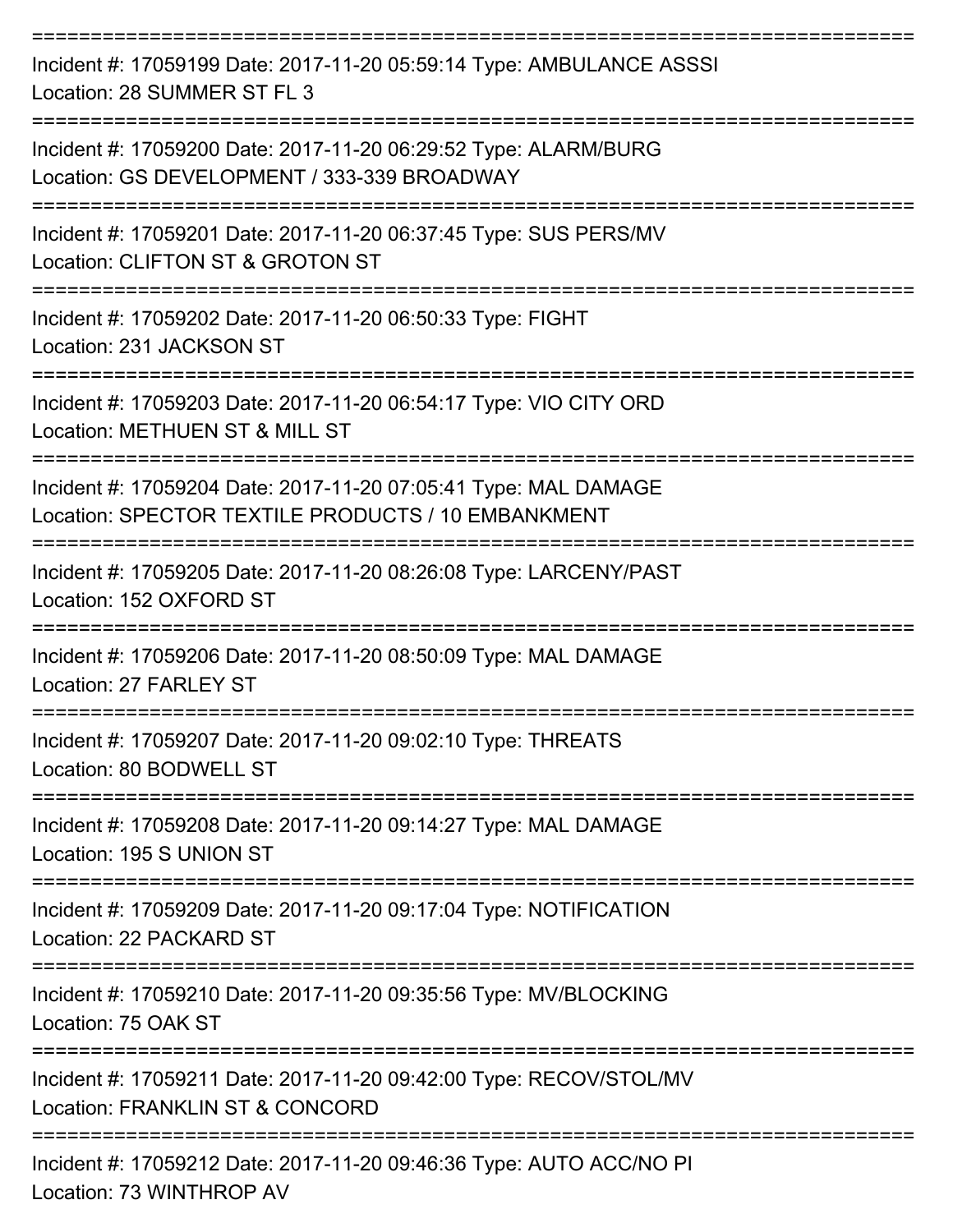| Incident #: 17059213 Date: 2017-11-20 09:59:56 Type: ALARM/BURG<br>Location: 16 OHIO AV                                     |
|-----------------------------------------------------------------------------------------------------------------------------|
| Incident #: 17059214 Date: 2017-11-20 10:01:37 Type: MV/BLOCKING<br>Location: 48 GREENWOOD ST                               |
| Incident #: 17059215 Date: 2017-11-20 10:07:11 Type: M/V STOP<br>Location: 574 ESSEX ST                                     |
| Incident #: 17059216 Date: 2017-11-20 10:08:24 Type: M/V STOP<br>Location: 33 WINTHROP AV                                   |
| Incident #: 17059218 Date: 2017-11-20 10:17:16 Type: VIO CITY ORD<br>Location: IMMIGRATION / METHUEN ST                     |
| --------------------<br>Incident #: 17059217 Date: 2017-11-20 10:18:34 Type: M/V STOP<br>Location: GENERAL ST & PROSPECT ST |
| :====================<br>Incident #: 17059219 Date: 2017-11-20 10:19:08 Type: M/V STOP<br>Location: DURHAM ST & S BROADWAY  |
| =================<br>Incident #: 17059220 Date: 2017-11-20 10:28:09 Type: SPECIAL CHECK<br>Location: 17 BALLARD WY          |
| Incident #: 17059221 Date: 2017-11-20 10:29:52 Type: M/V STOP<br>Location: 5 S UNION ST                                     |
| Incident #: 17059222 Date: 2017-11-20 10:37:35 Type: M/V STOP<br>Location: 21 HANCOCK ST                                    |
| Incident #: 17059223 Date: 2017-11-20 10:39:19 Type: TOW/REPOSSED<br>Location: 118 A NEWTON ST                              |
| Incident #: 17059224 Date: 2017-11-20 10:49:25 Type: VIO CITY ORD<br>Location: IMMIRGRATION / METHUEN ST                    |
| Incident #: 17059225 Date: 2017-11-20 11:06:40 Type: M/V STOP<br>Location: 18 MELROSE ST                                    |
| Incident #: 17059226 Date: 2017-11-20 11:09:51 Type: M/V STOP<br>Location: MERRIMACK ST & PARKER ST                         |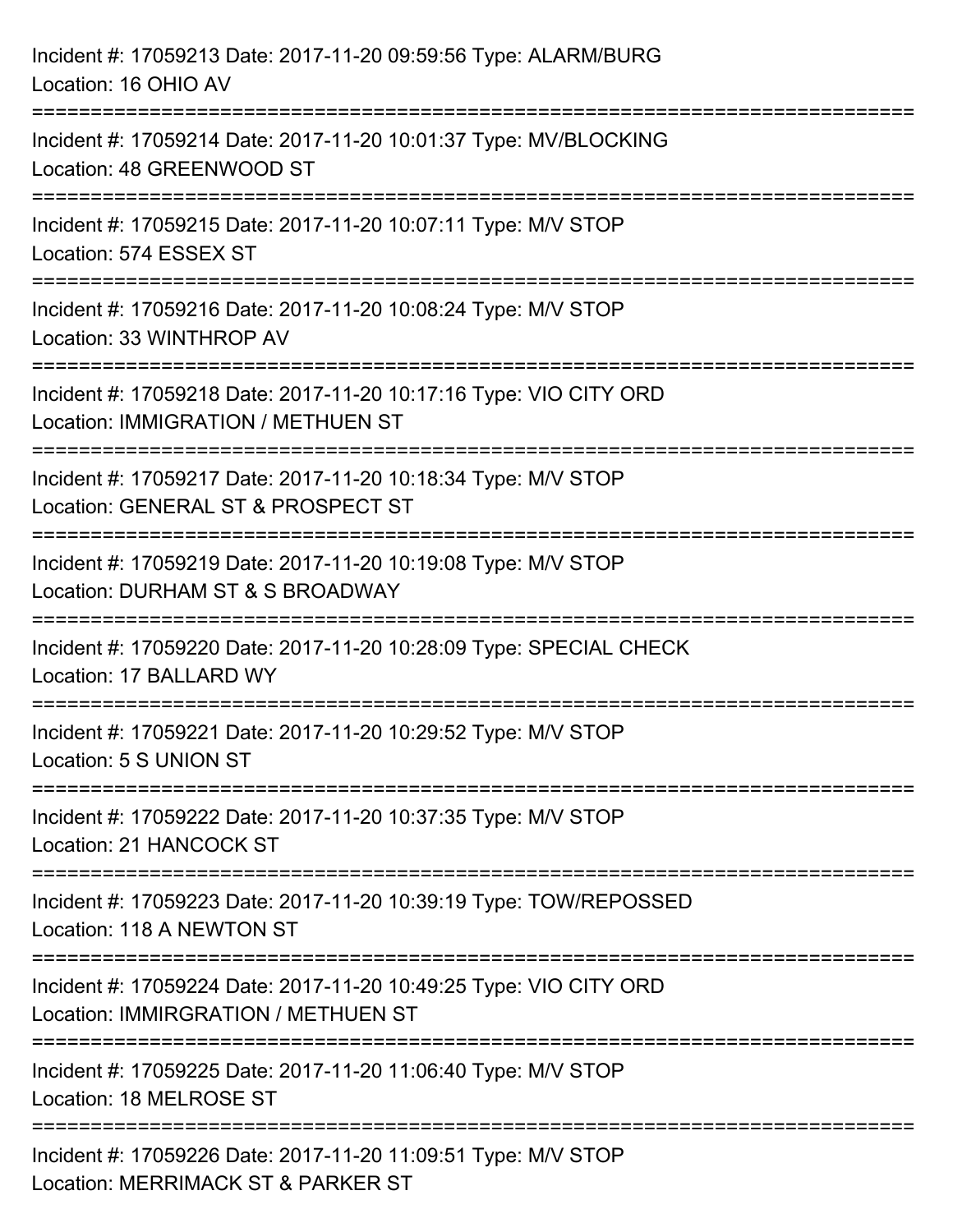| Incident #: 17059227 Date: 2017-11-20 11:11:40 Type: ALARM/BURG<br>Location: JGEM CORPS / 468 CANAL ST                                               |
|------------------------------------------------------------------------------------------------------------------------------------------------------|
| Incident #: 17059228 Date: 2017-11-20 11:14:17 Type: THREATS<br>Location: 674 LOWELL ST                                                              |
| Incident #: 17059229 Date: 2017-11-20 11:16:17 Type: MEDIC SUPPORT<br>Location: 8 ELM ST                                                             |
| Incident #: 17059230 Date: 2017-11-20 11:43:09 Type: M/V STOP<br>Location: 229 MERRIMACK ST                                                          |
| Incident #: 17059231 Date: 2017-11-20 11:50:34 Type: AUTO ACC/NO PI<br>Location: BROADWAY & MANCHESTER ST                                            |
| Incident #: 17059232 Date: 2017-11-20 11:58:37 Type: SUS PERS/MV<br>Location: ARREST / 53 WARREN ST                                                  |
| Incident #: 17059233 Date: 2017-11-20 12:00:59 Type: DRUG OVERDOSE<br>Location: MCDONALDS / 50 BROADWAY                                              |
| Incident #: 17059234 Date: 2017-11-20 12:22:40 Type: ALARM/BURG<br>Location: 492 LOWELL ST                                                           |
| Incident #: 17059235 Date: 2017-11-20 12:26:51 Type: FIGHT<br>Location: 400 CANAL ST                                                                 |
| Incident #: 17059236 Date: 2017-11-20 12:28:16 Type: MV/BLOCKING<br>Location: 25 MARSTON ST                                                          |
| Incident #: 17059237 Date: 2017-11-20 12:30:25 Type: DRUG VIO<br>Location: PARK / ABBOTT ST                                                          |
| Incident #: 17059238 Date: 2017-11-20 12:46:27 Type: INVESTIGATION<br>Location: 16 HALL ST                                                           |
| ============================<br>Incident #: 17059239 Date: 2017-11-20 12:57:51 Type: MEDIC SUPPORT<br>Location: HAFFNER'S GAS STATION / 69 PARKER ST |
| ================================<br>Incident #: 17059240 Date: 2017-11-20 13:24:31 Type: DRUG VIO<br>Location: 20 FITZ ST                            |

===========================================================================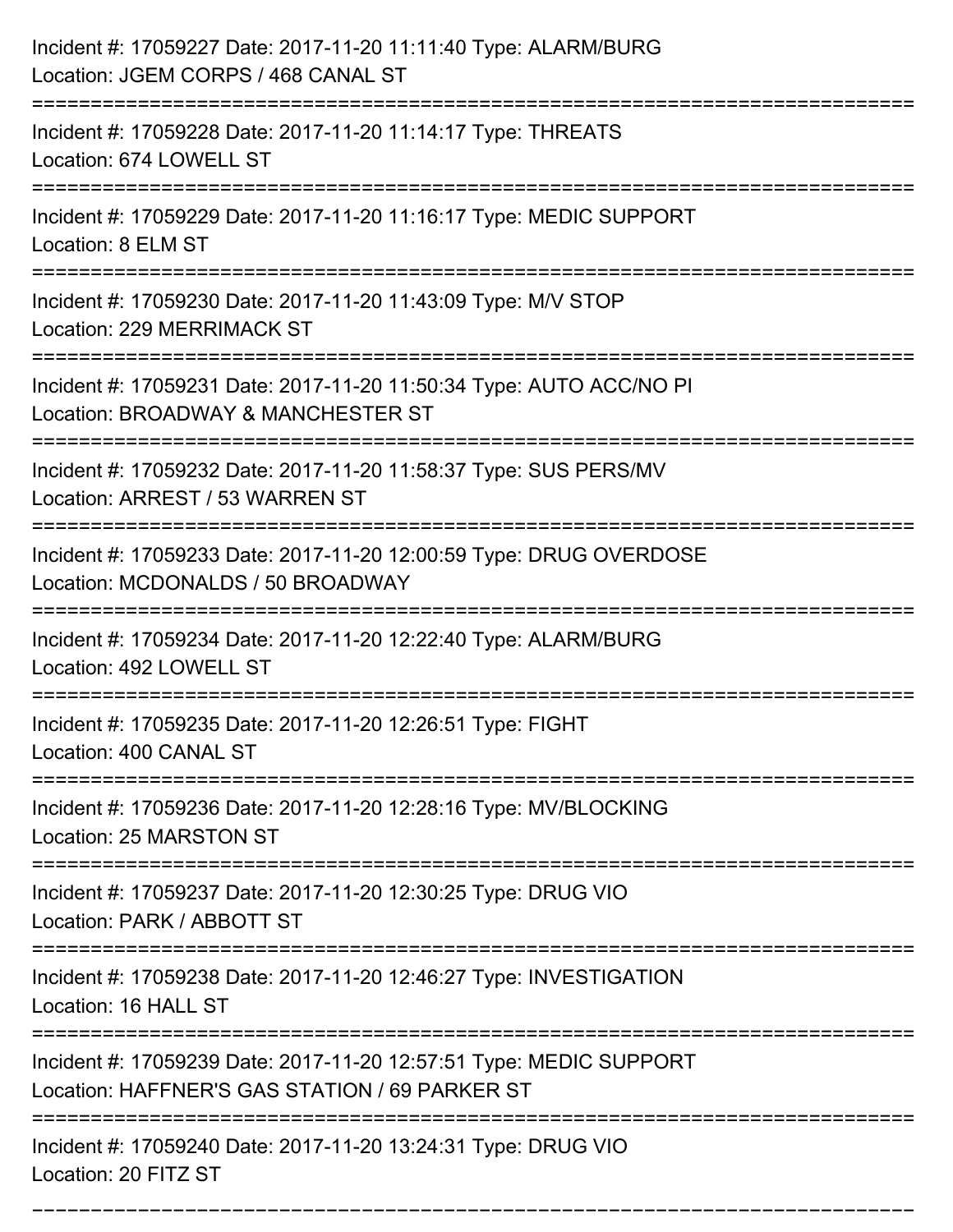| Incident #: 17059241 Date: 2017-11-20 13:38:01 Type: AUTO ACC/NO PI<br>Location: WELFARE OFFICE / 281 MERRIMACK ST            |
|-------------------------------------------------------------------------------------------------------------------------------|
| Incident #: 17059242 Date: 2017-11-20 13:39:44 Type: ASSSIT OTHER PD<br>Location: WEATHERBEE SCHOOL / 75 NEWTON ST            |
| Incident #: 17059243 Date: 2017-11-20 13:52:17 Type: INVESTIGATION<br>Location: 11 ALBION ST #2                               |
| Incident #: 17059244 Date: 2017-11-20 14:02:13 Type: M/V STOP<br>Location: 77 SOUTH UNION ST                                  |
| Incident #: 17059245 Date: 2017-11-20 14:27:46 Type: HIT & RUN M/V<br>Location: NEW BALANCE ATHLETIC SHOE CORP / 5 S UNION ST |
| Incident #: 17059246 Date: 2017-11-20 14:29:05 Type: GENERAL SERV<br>Location: 84 E HAVERHILL ST                              |
| Incident #: 17059253 Date: 2017-11-20 14:30:03 Type: HIT & RUN M/V<br>Location: 268 S BROADWAY                                |
| Incident #: 17059247 Date: 2017-11-20 14:31:43 Type: M/V STOP<br>Location: 75 HIGH ST                                         |
| Incident #: 17059249 Date: 2017-11-20 14:35:01 Type: MEDIC SUPPORT<br>Location: 6 SHAWSHEEN RD                                |
| Incident #: 17059248 Date: 2017-11-20 14:36:03 Type: DRUG OVERDOSE<br>Location: 400 CANAL ST                                  |
| Incident #: 17059250 Date: 2017-11-20 14:43:28 Type: DISTURBANCE<br>Location: 99 AMHERST ST                                   |
| Incident #: 17059251 Date: 2017-11-20 14:56:43 Type: SUS PERS/MV<br>Location: CHESTER ST & DAVIS ST                           |
| Incident #: 17059252 Date: 2017-11-20 15:07:40 Type: AUTO ACC/NO PI<br>Location: PRIMO'S LIQUORS / 450 HAVERHILL ST           |
| Incident #: 17059254 Date: 2017-11-20 15:09:42 Type: 209A/SERVE<br>Location: 47 MYRTLE ST                                     |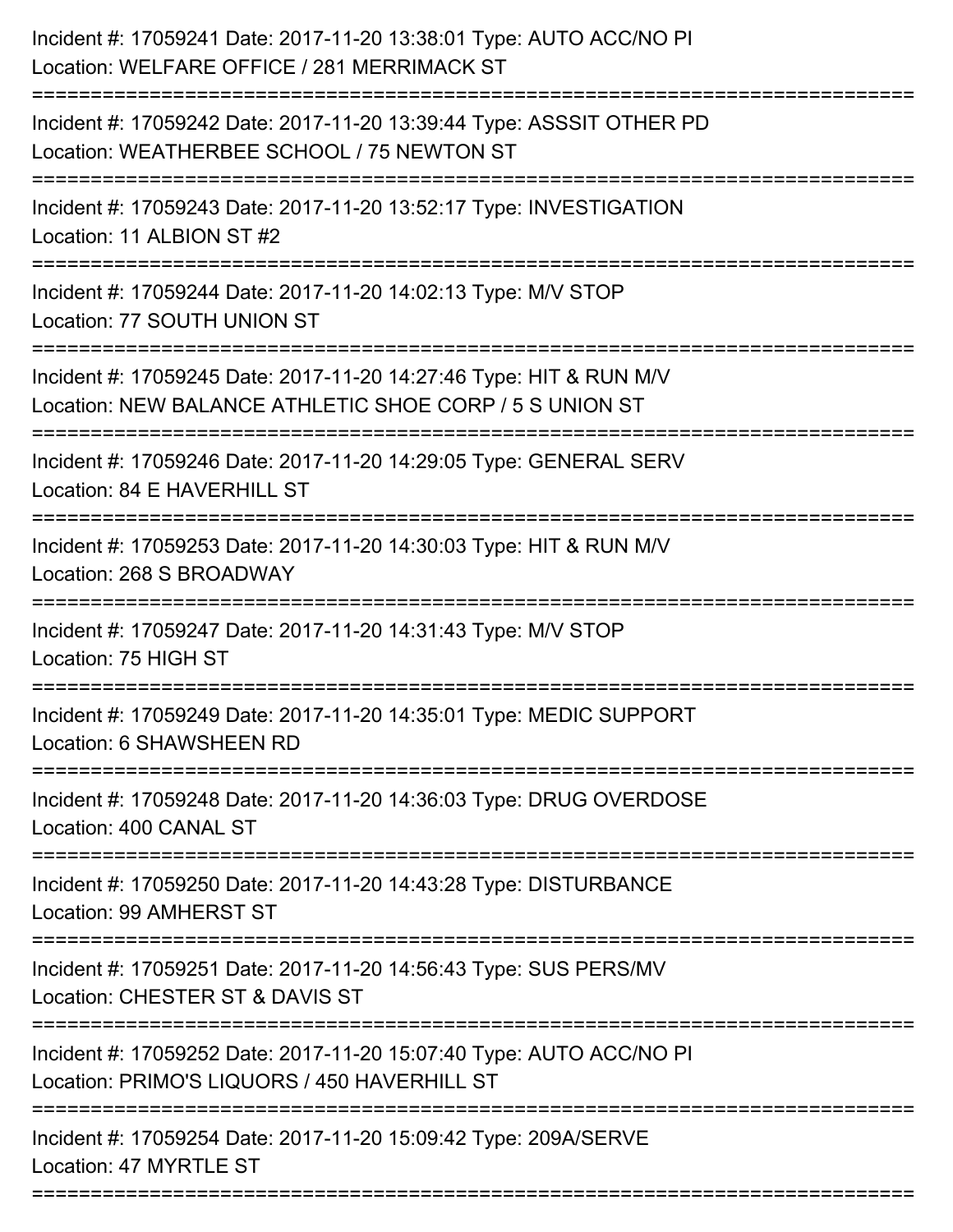| Location: BRUCE SCHOOL ANNEX / 483 LOWELL ST                                                                                      |
|-----------------------------------------------------------------------------------------------------------------------------------|
| Incident #: 17059255 Date: 2017-11-20 15:15:35 Type: M/V STOP<br>Location: 51 EXCHANGE ST<br>==================================== |
| Incident #: 17059256 Date: 2017-11-20 15:16:57 Type: AUTO ACC/NO PI<br>Location: ANDOVER & PARKER                                 |
| Incident #: 17059257 Date: 2017-11-20 15:19:56 Type: 209A/SERVE<br>Location: 37 BODWELL                                           |
| Incident #: 17059258 Date: 2017-11-20 15:25:07 Type: WARRANT SERVE<br>Location: 45 BROADWAY #802                                  |
| Incident #: 17059259 Date: 2017-11-20 15:26:45 Type: M/V STOP<br>Location: 25 MARSTON ST                                          |
| Incident #: 17059260 Date: 2017-11-20 15:27:36 Type: THREATS<br>Location: METRO PCS / WINTHROP AVE                                |
| Incident #: 17059261 Date: 2017-11-20 15:37:48 Type: M/V STOP<br>Location: BROADWAY & LOWELL ST                                   |
| Incident #: 17059262 Date: 2017-11-20 15:38:39 Type: DRUG VIO<br>Location: 47 SPRINGFIELD ST                                      |
| Incident #: 17059263 Date: 2017-11-20 15:45:41 Type: 209A/SERVE<br>Location: 22 CROSBY ST                                         |
| Incident #: 17059264 Date: 2017-11-20 15:46:54 Type: 209A/SERVE<br>Location: 123 OSGOOD ST                                        |
| Incident #: 17059265 Date: 2017-11-20 15:56:22 Type: DOMESTIC/PROG<br>Location: 8 DANFORTH ST                                     |
| Incident #: 17059266 Date: 2017-11-20 16:07:08 Type: FRAUD<br>Location: BANK OF AMERICA / 257 ESSEX                               |
| Incident #: 17059267 Date: 2017-11-20 16:07:58 Type: 209A/SERVE<br>Location: 349 S BROADWAY                                       |

Incident #: 17059271 Date: 2017 11 2017 12059271 Date: 2017 12059271 Date: 2018<br>.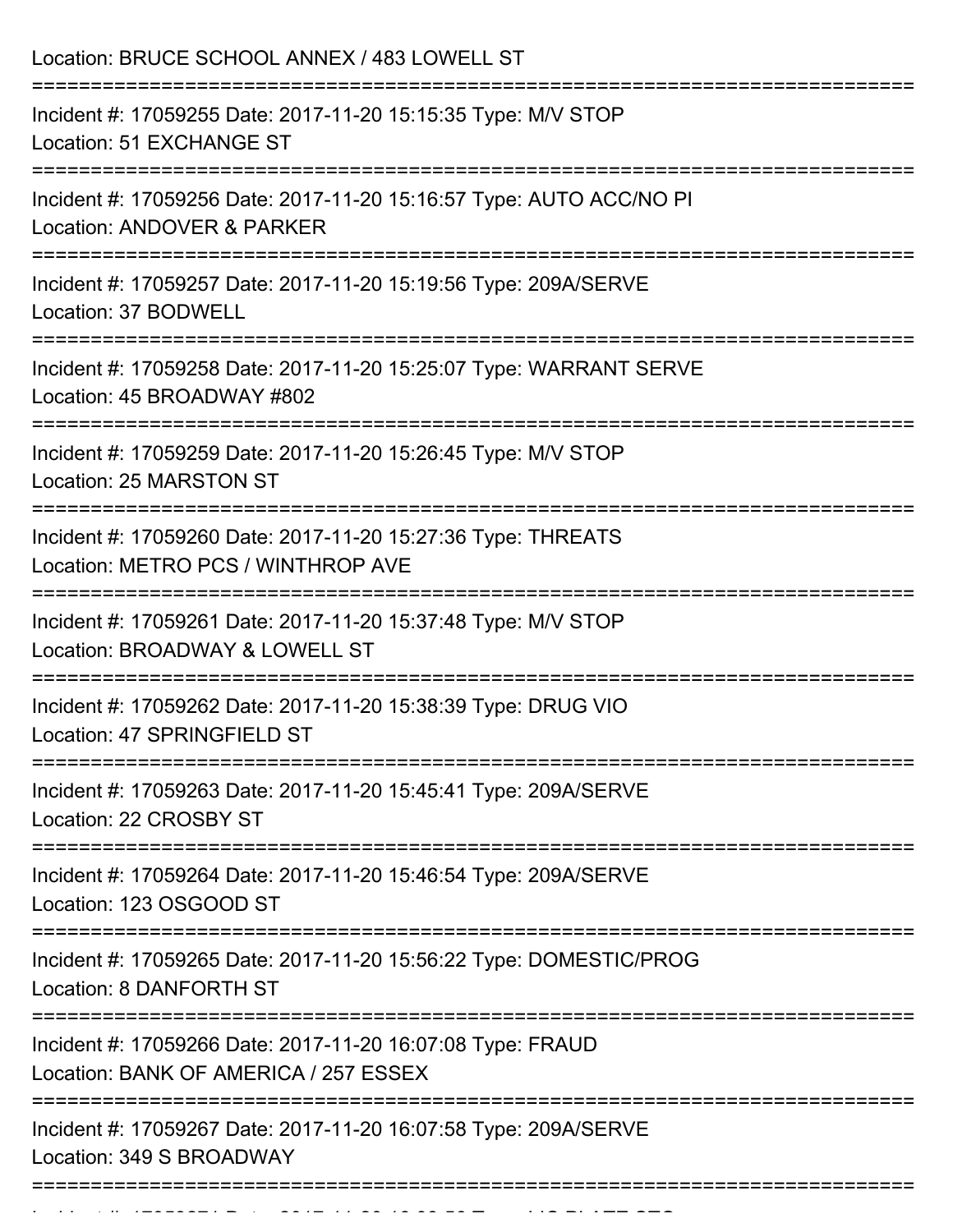Location: 11 LAWRENCE ST

| Incident #: 17059268 Date: 2017-11-20 16:22:24 Type: M/V STOP<br>Location: ANDOVER ST & S BROADWAY                            |
|-------------------------------------------------------------------------------------------------------------------------------|
| Incident #: 17059269 Date: 2017-11-20 16:23:32 Type: 209A/SERVE<br>Location: 108 THOREAU WAY                                  |
| Incident #: 17059270 Date: 2017-11-20 16:29:02 Type: MEDIC SUPPORT<br>Location: BK / 187 BROADWAY                             |
| Incident #: 17059273 Date: 2017-11-20 16:37:26 Type: 209A/SERVE<br>Location: 103 RIVERPOINTE WAY                              |
| Incident #: 17059274 Date: 2017-11-20 16:43:14 Type: DISTURBANCE<br>Location: 75 BROOKFIELD ST FL 3                           |
| Incident #: 17059275 Date: 2017-11-20 16:49:31 Type: 209A/SERVE<br>Location: 72 FOSTER ST                                     |
| Incident #: 17059278 Date: 2017-11-20 16:50:42 Type: MISSING PERS<br>Location: 233 HAVERHILL ST                               |
| Incident #: 17059276 Date: 2017-11-20 16:52:35 Type: 209A/SERVE<br>Location: 98 FOSTER ST                                     |
| Incident #: 17059277 Date: 2017-11-20 16:53:07 Type: UNWANTEDGUEST<br>Location: WENDY'S / 99 WINTHROP AV                      |
| Incident #: 17059279 Date: 2017-11-20 16:59:23 Type: SUS PERS/MV<br>Location: 250 WATER ST                                    |
| Incident #: 17059280 Date: 2017-11-20 17:02:04 Type: 209A/SERVE<br>Location: 123 OSGOOD ST                                    |
| =========================<br>Incident #: 17059281 Date: 2017-11-20 17:08:58 Type: M/V STOP<br>Location: HANCOCK ST & MASON ST |
| Incident #: 17059282 Date: 2017-11-20 17:13:16 Type: ALARM/BURG<br>Location: MOUTH DENTAL CENTER / 343 ESSEX ST               |
|                                                                                                                               |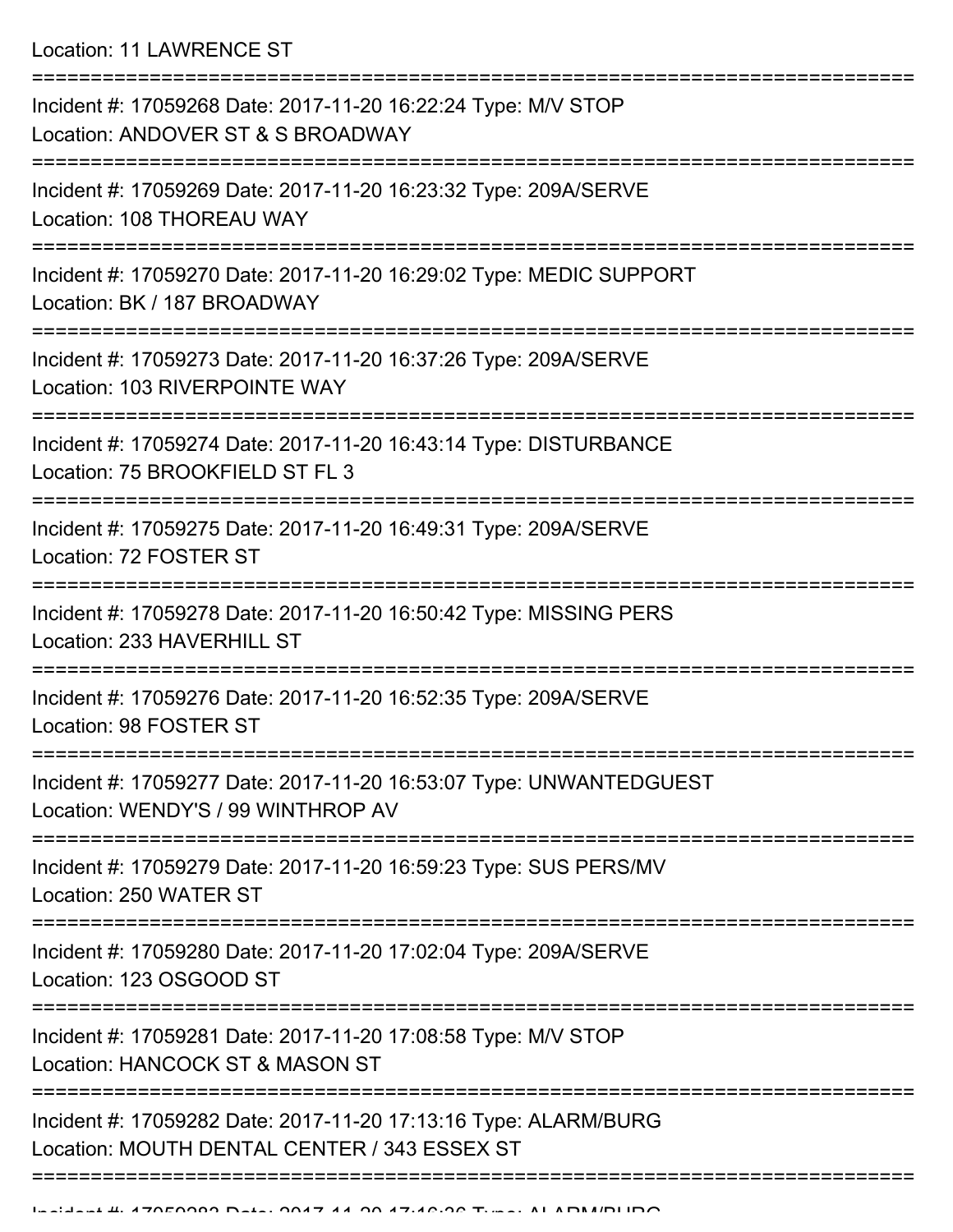| Location: PERSONAL MOVERS / 100 GLENN ST                                                                                         |
|----------------------------------------------------------------------------------------------------------------------------------|
| Incident #: 17059284 Date: 2017-11-20 17:18:35 Type: AUTO ACC/NO PI<br>Location: N PARISH RD & PHILLIPS ST                       |
| Incident #: 17059286 Date: 2017-11-20 17:26:10 Type: 209A/SERVE<br>Location: 123 OSGOOD ST                                       |
| Incident #: 17059285 Date: 2017-11-20 17:27:48 Type: MV/BLOCKING<br>Location: 7 TOYE AV                                          |
| Incident #: 17059287 Date: 2017-11-20 17:34:36 Type: GENERAL SERV<br>Location: 57 JACKSON ST #8                                  |
| Incident #: 17059288 Date: 2017-11-20 17:56:33 Type: LOST PROPERTY<br>Location: 263 FARNHAM ST                                   |
| Incident #: 17059289 Date: 2017-11-20 18:02:37 Type: GUN CALL<br>Location: MCDONALDS / 50 BROADWAY                               |
| Incident #: 17059290 Date: 2017-11-20 18:18:44 Type: M/V STOP<br>Location: MERRIMACK ST & S BROADWAY                             |
| Incident #: 17059292 Date: 2017-11-20 18:24:12 Type: UNWANTEDGUEST<br>Location: 79 BAILEY ST                                     |
| Incident #: 17059291 Date: 2017-11-20 18:24:15 Type: M/V STOP<br>Location: BROADWAY & WATER ST                                   |
| Incident #: 17059293 Date: 2017-11-20 18:25:00 Type: MAL DAMAGE<br>Location: 27 FARLEY ST                                        |
| -----------------------<br>Incident #: 17059294 Date: 2017-11-20 18:27:33 Type: A&B D/W PAST<br>Location: AMES ST & HAVERHILL ST |
| Incident #: 17059295 Date: 2017-11-20 18:29:22 Type: M/V STOP<br>Location: 120 E HAVERHILL ST                                    |
| Incident #: 17059296 Date: 2017-11-20 18:38:02 Type: M/V STOP<br>Location: 75 TRENTON ST                                         |
| Incident #: 17059297 Date: 2017-11-20 18:40:04 Type: M/V STOP                                                                    |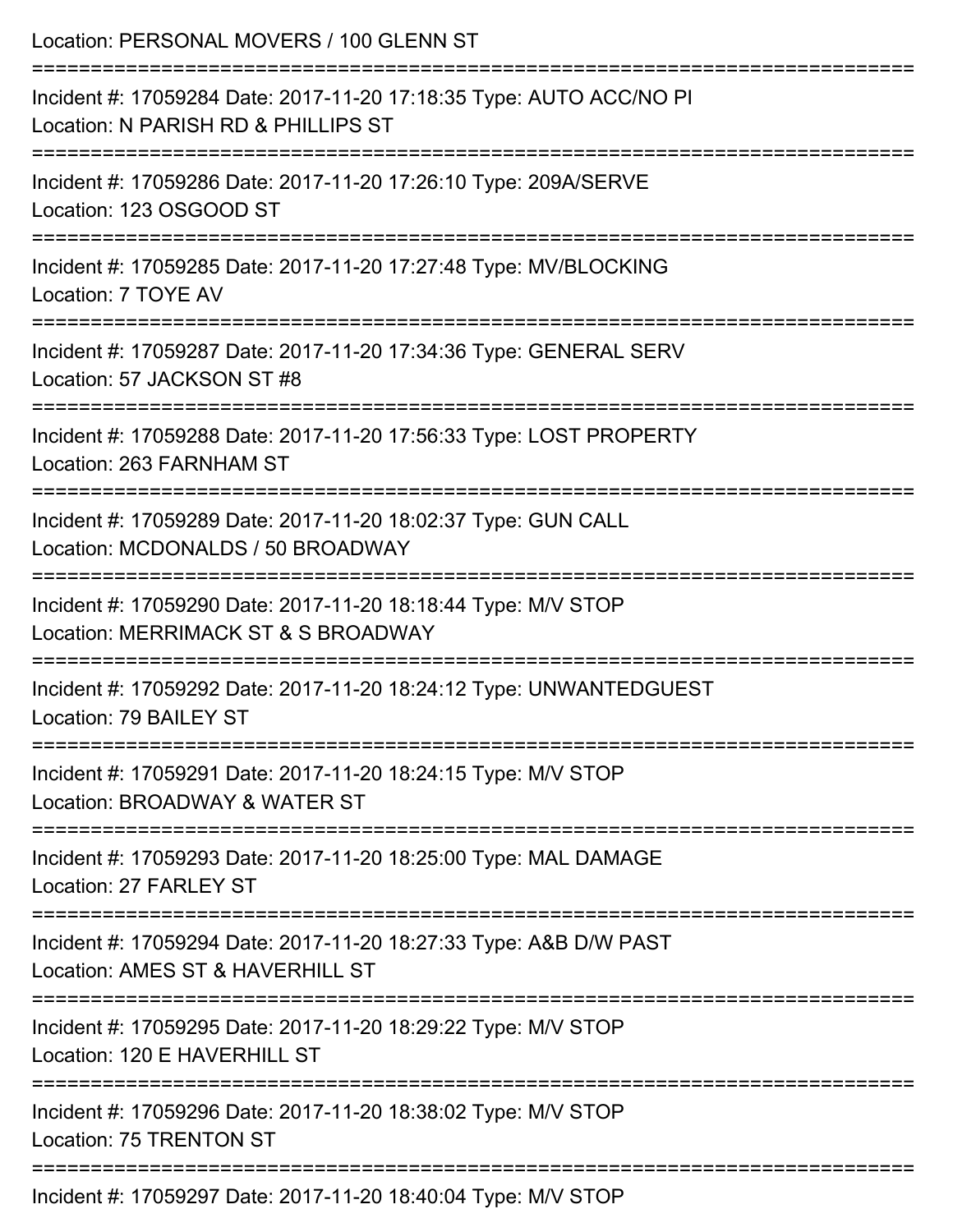| Incident #: 17059298 Date: 2017-11-20 18:44:17 Type: 911 HANG UP<br>Location: 4 OAKLAND RD                           |
|----------------------------------------------------------------------------------------------------------------------|
| Incident #: 17059299 Date: 2017-11-20 18:46:07 Type: WARRANT SERVE<br>Location: 90 LOWELL ST                         |
| Incident #: 17059300 Date: 2017-11-20 18:49:38 Type: M/V STOP<br>Location: HAMPSHIRE ST & LEBANON ST                 |
| Incident #: 17059301 Date: 2017-11-20 19:01:18 Type: MV/BLOCKING<br>Location: 26 WILMOT ST                           |
| Incident #: 17059302 Date: 2017-11-20 19:01:38 Type: M/V STOP<br>Location: BROADWAY & LOWELL ST                      |
| Incident #: 17059303 Date: 2017-11-20 19:04:02 Type: GENERAL SERV<br>Location: METRO PCS / 73 WINTHROP AV            |
| Incident #: 17059304 Date: 2017-11-20 19:04:45 Type: VIO 209A<br>Location: 103 RIVERPOINT WAY                        |
| ============<br>Incident #: 17059305 Date: 2017-11-20 19:07:38 Type: SUS PERS/MV<br>Location: NEWBURY ST & SUMMER ST |
| Incident #: 17059306 Date: 2017-11-20 19:08:10 Type: INVEST CONT<br>Location: 629 HAVERHILL ST                       |
| Incident #: 17059307 Date: 2017-11-20 19:14:02 Type: NOISE ORD<br>Location: 8 INMAN ST #16                           |
| Incident #: 17059308 Date: 2017-11-20 19:20:28 Type: THREATS<br>Location: 674 LOWELL ST                              |
| Incident #: 17059309 Date: 2017-11-20 19:29:15 Type: UNKNOWN PROB<br>Location: MCDONALDS / 50 BROADWAY               |
| Incident #: 17059310 Date: 2017-11-20 19:44:54 Type: TOW OF M/V<br>Location: 2 INMAN ST                              |
| Incident #: 17059311 Date: 2017-11-20 19:47:31 Type: DOMESTIC/PROG                                                   |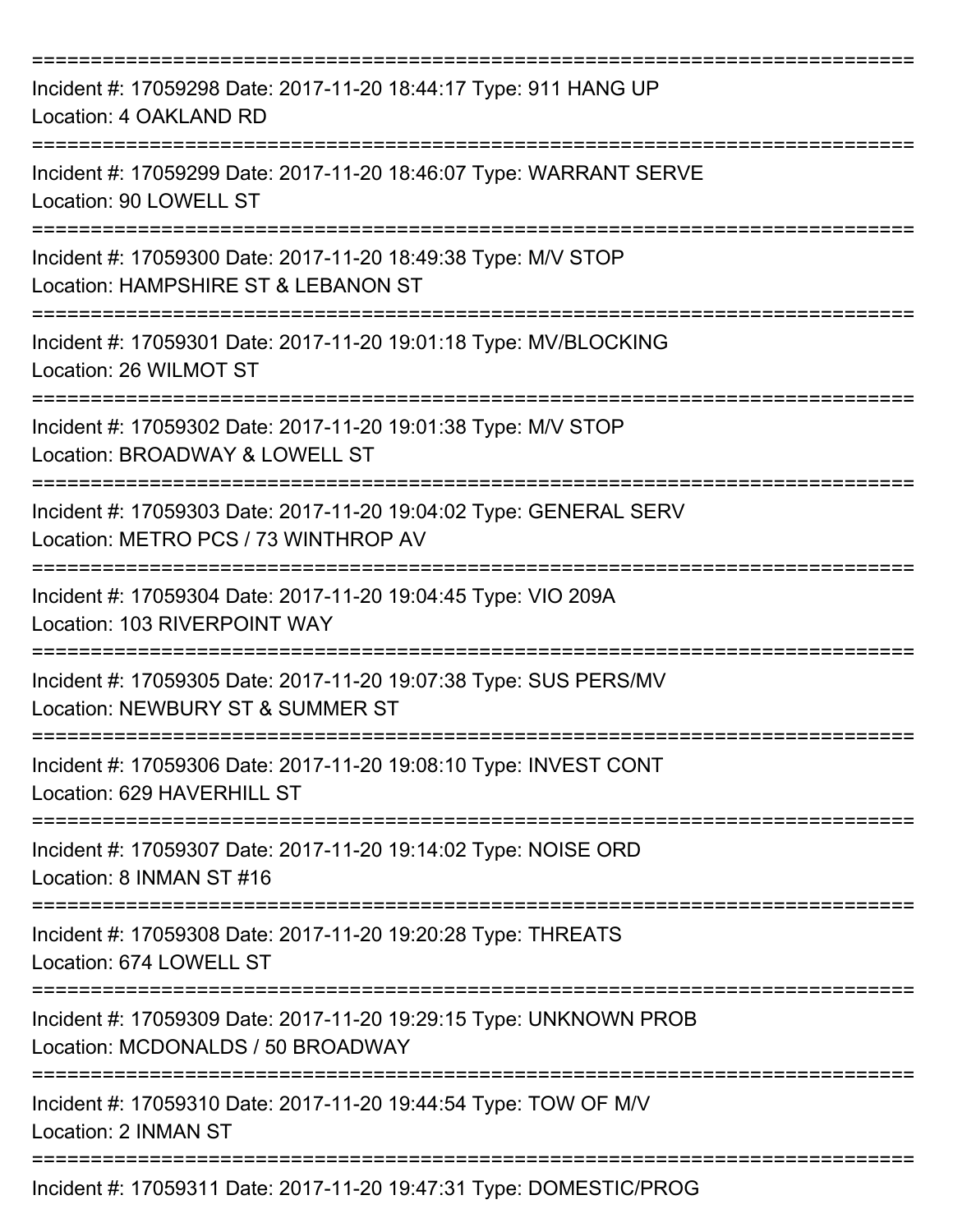| Incident #: 17059312 Date: 2017-11-20 19:49:48 Type: MV/BLOCKING<br>Location: 41-43 KENDALL ST                 |
|----------------------------------------------------------------------------------------------------------------|
| Incident #: 17059313 Date: 2017-11-20 19:57:20 Type: HIT & RUN M/V<br>Location: 200 LAWRENCE ST                |
| Incident #: 17059314 Date: 2017-11-20 20:06:36 Type: MAL DAMAGE<br>Location: WARD SIX CLUB / 57 SPRINGFIELD ST |
| Incident #: 17059315 Date: 2017-11-20 20:27:45 Type: 209A/VIOLATION<br>Location: 162 SANBORN ST FL 1           |
| Incident #: 17059316 Date: 2017-11-20 20:55:38 Type: TRANSPORT<br><b>Location: MIDDLETON JAIL</b>              |
| Incident #: 17059317 Date: 2017-11-20 20:58:59 Type: MAL DAMAGE<br>Location: ESSEX ST & WINTER ST              |
| Incident #: 17059318 Date: 2017-11-20 21:14:13 Type: SPECIAL CHECK<br>Location: 12 RESERVOIR ST<br>=========   |
| Incident #: 17059319 Date: 2017-11-20 21:24:29 Type: SUS PERS/MV<br>Location: 157 MARGIN ST                    |
| Incident #: 17059320 Date: 2017-11-20 21:46:56 Type: ALARM/BURG<br>Location: ALL CHECKS CASHED / 9A BROADWAY   |
| Incident #: 17059321 Date: 2017-11-20 21:49:32 Type: MEDIC SUPPORT<br>Location: 11 WINTHROP AV                 |
| Incident #: 17059323 Date: 2017-11-20 22:04:53 Type: M/V STOP<br>Location: ANDOVER ST & S BROADWAY             |
| Incident #: 17059322 Date: 2017-11-20 22:05:09 Type: GENERAL SERV<br>Location: 11 SUMMER ST #303 FL 3          |
| Incident #: 17059324 Date: 2017-11-20 22:09:19 Type: SUS PERS/MV<br>Location: 99 GREENWOOD ST                  |
| Incident #: 17059325 Date: 2017-11-20 22:20:43 Type: M/V STOP                                                  |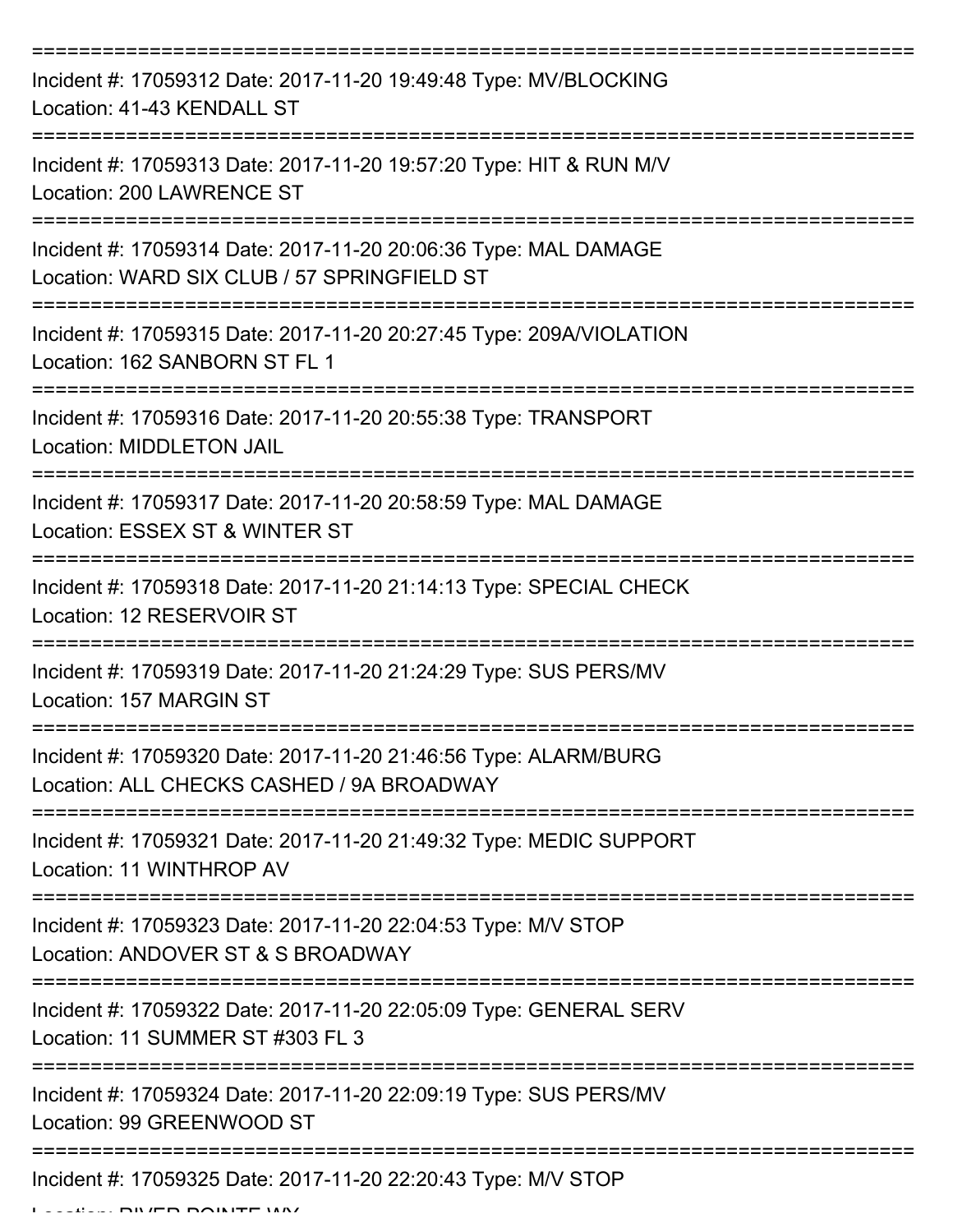| Incident #: 17059326 Date: 2017-11-20 22:24:22 Type: SUS PERS/MV<br>Location: 131 BERKELEY ST                                           |
|-----------------------------------------------------------------------------------------------------------------------------------------|
| Incident #: 17059327 Date: 2017-11-20 22:41:02 Type: M/V STOP<br>Location: BROADWAY & METHUEN ST                                        |
| Incident #: 17059328 Date: 2017-11-20 22:44:42 Type: LOST PROPERTY<br>Location: 57 BERKELEY ST                                          |
| Incident #: 17059329 Date: 2017-11-20 22:45:21 Type: DRUG OVERDOSE<br>Location: TRAIN STATION / 211 MERRIMACK ST                        |
| Incident #: 17059330 Date: 2017-11-20 22:54:34 Type: MAN DOWN<br>Location: MYRTLE ST & SARATOGA ST                                      |
| Incident #: 17059331 Date: 2017-11-20 22:59:14 Type: M/V STOP<br>Location: ESSEX ST & LAWRENCE ST                                       |
| Incident #: 17059332 Date: 2017-11-20 23:14:18 Type: ALARM/BURG<br>Location: KARENS PACKAGING / 239A BROADWAY                           |
| Incident #: 17059333 Date: 2017-11-20 23:21:27 Type: ALARM/BURG<br>Location: POLLO CENTRO / 436 S UNION ST                              |
| Incident #: 17059334 Date: 2017-11-20 23:24:52 Type: ALARM/BURG<br>Location: ALTUROS CONVENIENCE STORE / 330 LOWELL ST                  |
| Incident #: 17059335 Date: 2017-11-20 23:41:16 Type: HIT & RUN M/V<br>Location: 192 BRUCE ST                                            |
| =========================<br>Incident #: 17059336 Date: 2017-11-20 23:47:32 Type: ALARM/BURG<br>Location: DUNKIN DONUTS / 50 S BROADWAY |
| Incident #: 17059337 Date: 2017-11-20 23:47:56 Type: M/V STOP<br>Location: 590 HAVERHILL ST                                             |
| Incident #: 17059338 Date: 2017-11-20 23:53:50 Type: SPECIAL CHECK<br>Location: 322 S. BROADWAY                                         |